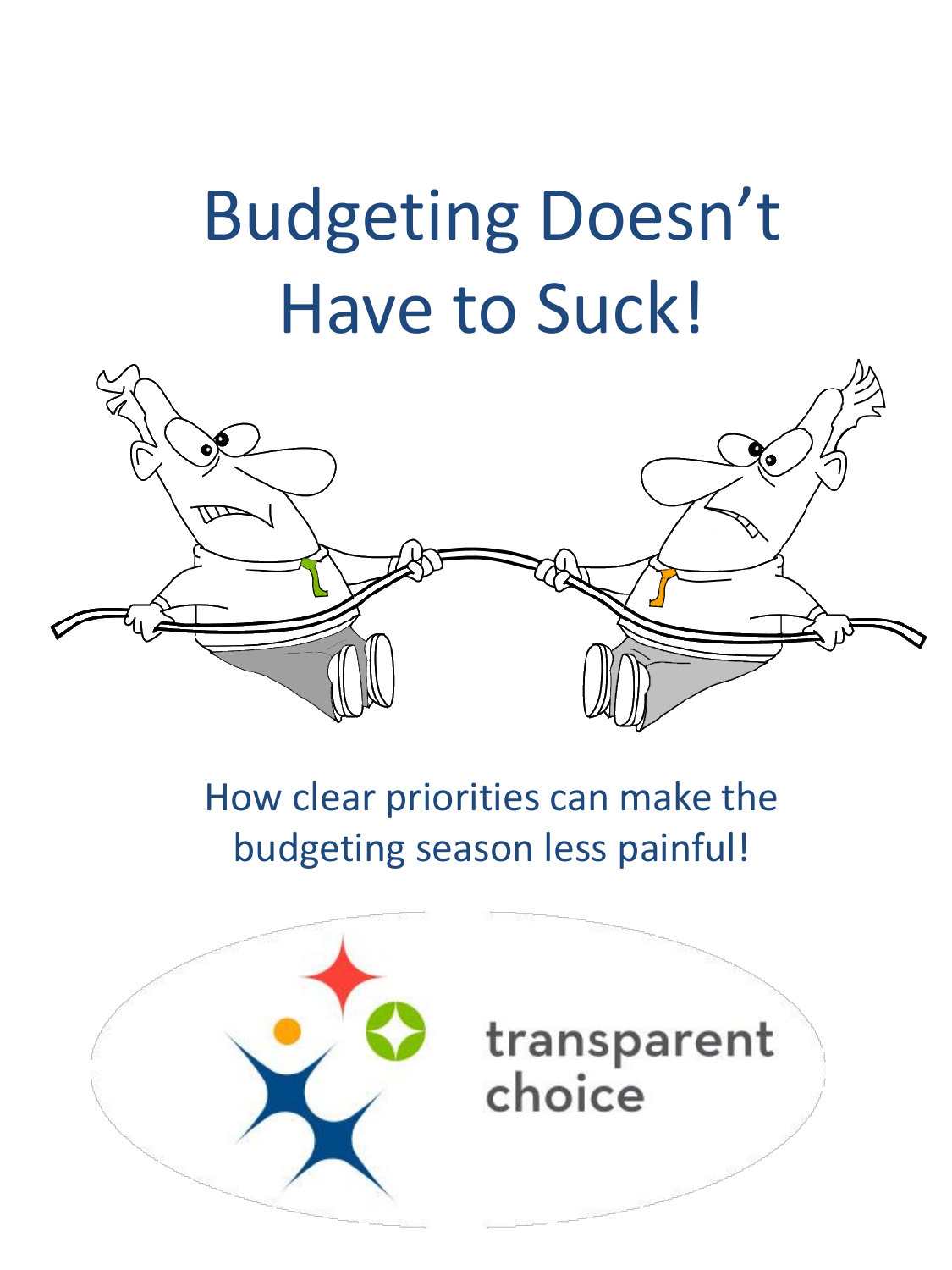# Contents

# Budgeting is a PAIN! $-1$

Why it's difficult - 2 The stakes are high Decisions are complex Lack of clear priorities

Spare a thought for the CFO - 4

# Enterprise priorities? Really? – 5

How better priorities help - 6

Challenges - 7

Lack of common language Non-aligned goals Poor understanding of benefits and value for money Lack of organizational maturity The politicians

# Is there nothing we can do? - 9

#### Simplifying the complex - 10

Criteria, alternatives and judgments Building consensus and understanding

#### Organizational readiness - 12

Top down

Bottom up

#### Technology and process – AHP - 14 The Alternatives

What is AHP?

Next steps - 17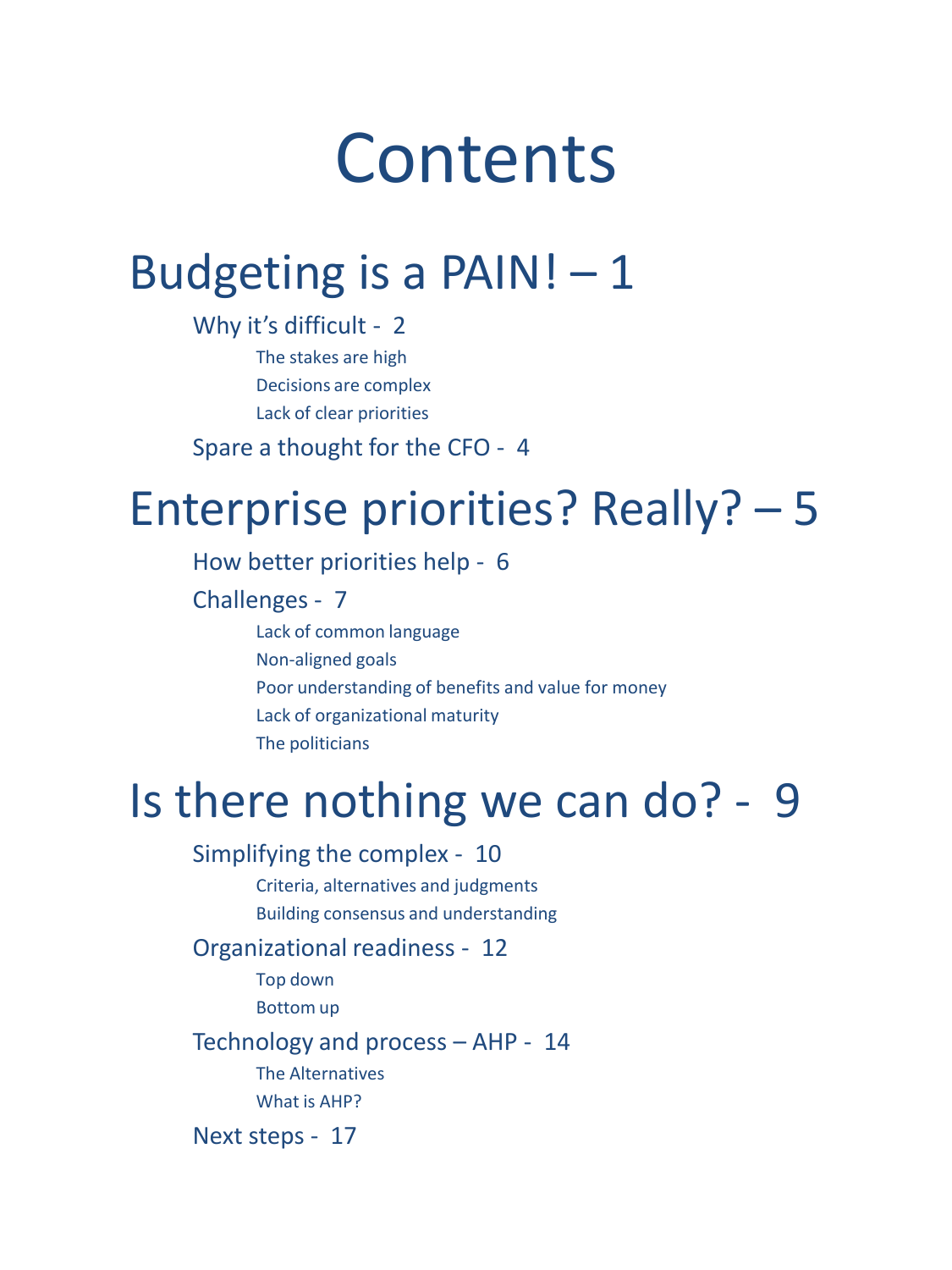

The whole organization is tied up in endless meetings. Every manager is locked away playing with esoteric spreadsheets. Executives are seen roaming in conspiratorial packs.

It must be budgeting season.

It feels like months of wrangling. Politics and "selling" are the name of the game and the results often raise cries of "Huh?" from those who have to implement the plan. "How did *that* get cut?"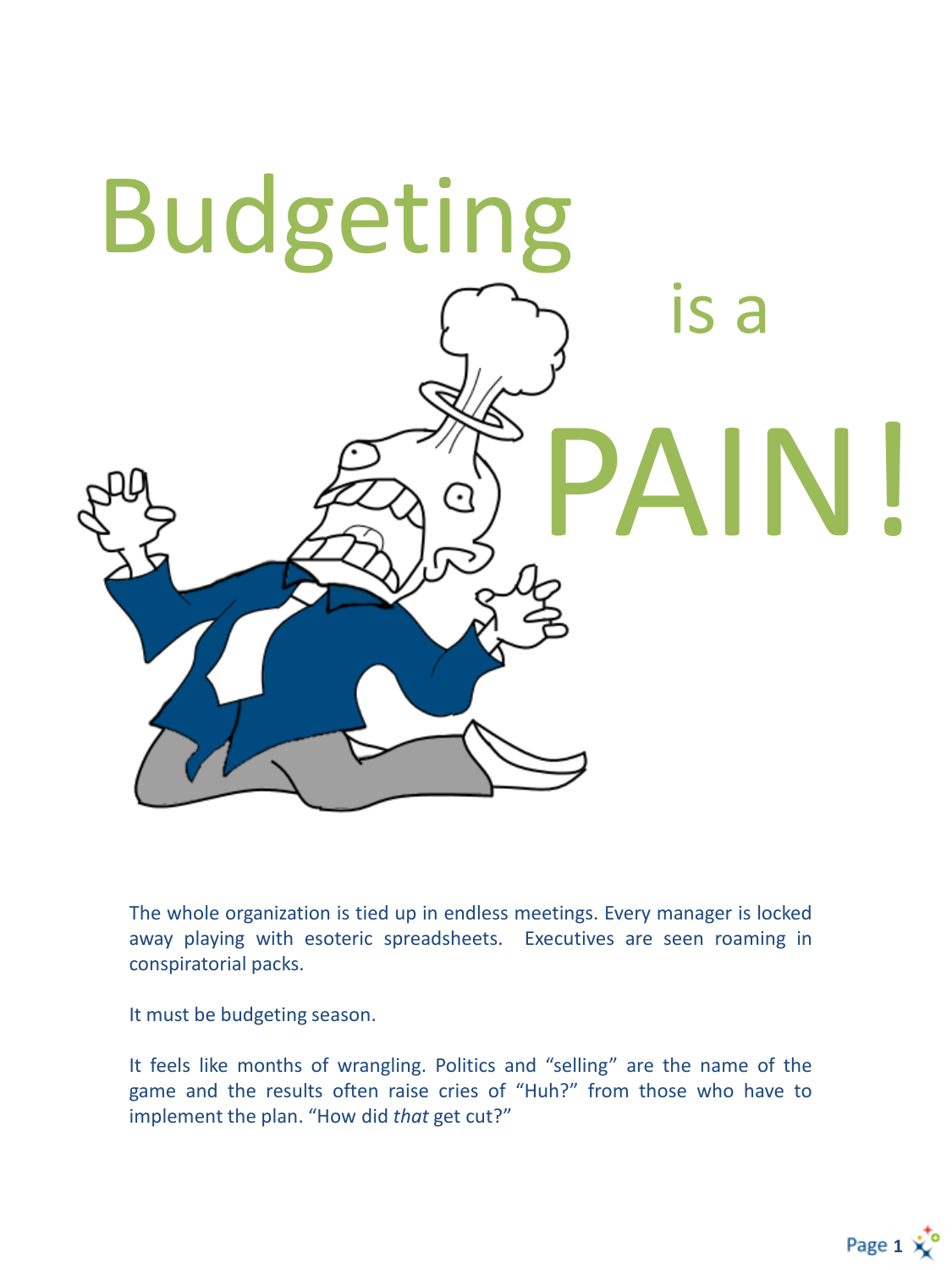But it doesn't have to be like this. A clear set of priorities at the corporate level, priorities that can guide departmental priority setting, coupled with a clear process for assessing budgetary line-items and initiatives can transform budgeting from an opaque battle into a transparent and collaborative process.

The result? Action plans across the organization that are aligned with strategic priorities, fewer failed initiatives and better "value for money".

This document sets out the "why and how" of prioritization in the budgeting cycle and I have to say, it sounds wonderful. But to be fair, there is no magic formula: the budgeting process *is* complex and emotional – in many cases people's job security is at stake. Nothing will ever change that, but it can be more transparent, be fairer and  $-$  this is the big one  $-$  deliver a much higher return on investment.

> So why is it so difficult? Well there are, of course, some technical challenges around simply managing the process, collecting and compiling input, building the models and running scenarios. But this is, to a large degree, the easy stuff. It's known and manageable. No, the things that really make budgeting difficult involve people.

#### **The stakes are high**

The annual budgeting cycle is a high-stess process. To understand why, let's consider a few players and what might be going through their heads during the process.

**The CFO** is stressed because budgeting is a complex, spreadsheetintensive process that involves lots of politics. The CFO is bombarded from every direction by budgetary requests, most of which have little or no "business narrative" to help him understand *why* you need that extra \$20m.

**The VPs** are stressed because their power is measured by their headcount and their budget, and both are under threat at budget time – this is open season for politics and game-playing. Demands for reductions in budget from above, and requests for additional line-items from below, mean the VP is squeezed in the middle.

**Department Heads** are stressed. With a lack of clarity around goals, they are being asked to forecast everything from headcount to capital budget. With unclear priorities, it's impossible to prioritize budget requests and so it becomes a game of horse-trading, grabbing as much as you can in the hope that it's enough to get the job done. Oh, and my bonus is on the line if I can't get the job done!

**Team leaders** are stressed because their team is already stretched and they want us to cut how much? And I heard a rumor that they might cut the team altogether and I might lose my job…

Why it's difficult **UDIHH**  $\frac{1}{2}$ YUN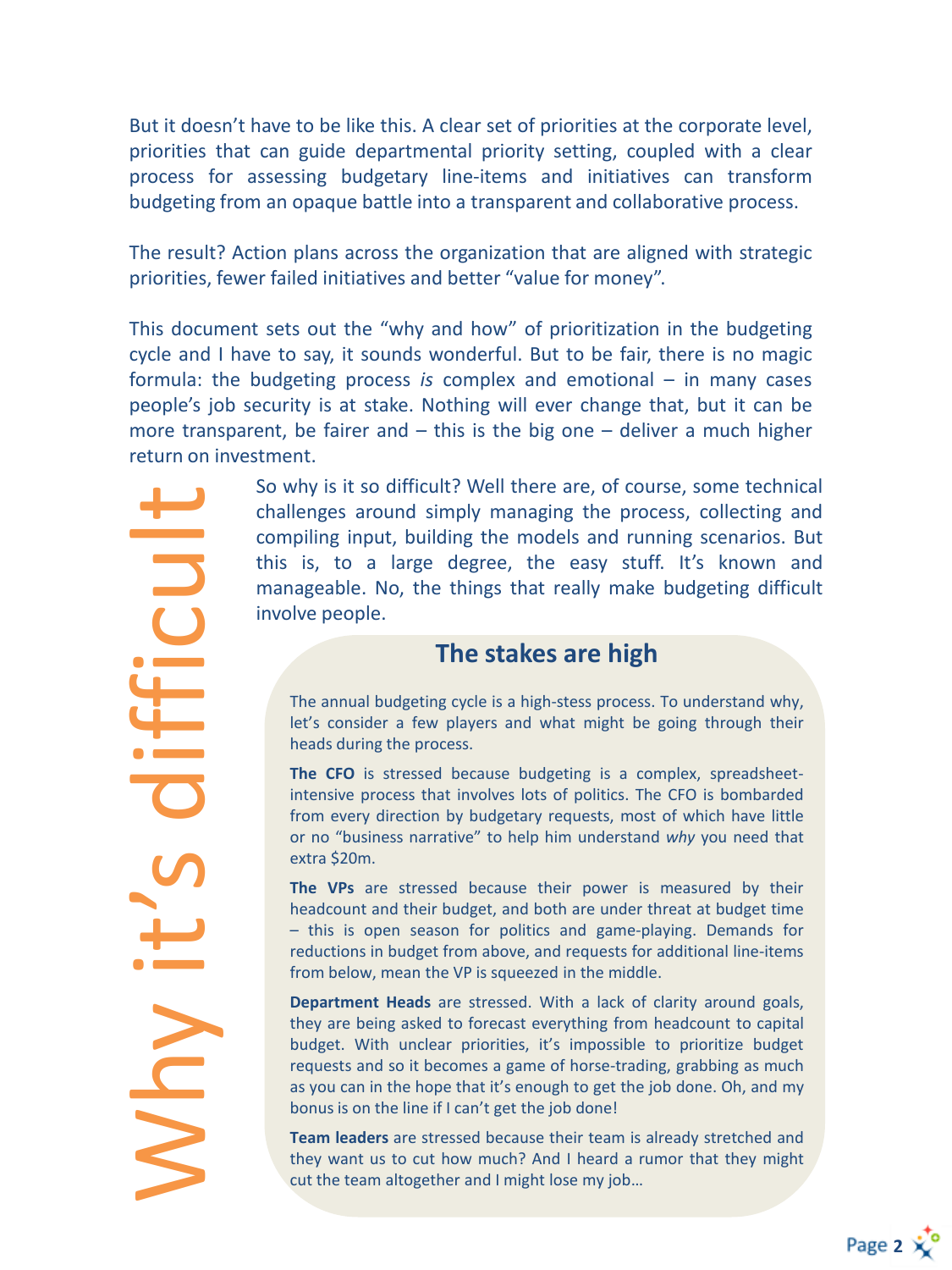Why it's difficult DO E  $\overline{\mathbf{C}}$ ┶ I KUN

#### **Decisions are complex**

It's obvious, but we often ignore just how complex prioritization decisions are. Every stakeholder has their own perspective, their own lens through which they view the business. They each carry with them a set of biases, personal agendas and prejudices… and they're all human. When you bring these different people together, the variables seem infinite.

Being human means that we are not very good at holding complex decision scenarios in our minds. This is one aspect of what neuro-physiologists call bounded rationality. We simply never evolved to make multi-criterion decisions; rather we evolved to identify repeated patterns and build "rules of thumb" to respond quickly. The problem is that, in business, we seldom repeat the same scenario – the environment, the challenges, the goals are different every time. We are just not well adapted to process complex decisions.

And these decisions *are* inherently complex.

You have multiple competing goals across multiple stakeholder groups, up-and-down organizational hierarchies. The initiatives that are competing for resources are very different from each other. No wonder most organizations, most people, wrestle with the annual planning cycle.

#### **Lack of clear priorities**

One very specific layer of complexity is the lack of clear priorities. If you understand your priorities, and have a framework for measuring the competing demands for resources against those priorities, then the decision becomes much easier.

Unfortunately, most organizations don't really have a clear and explicit list of priorities. It's rare that every executive has the same picture of the organization's competing goals and their relative importance. The further down the organization you go, the worse the problem becomes. Eventually, managers become task focused rather than focused on corporate priorities.

Little wonder, then, that budget requests don't align well with corporate strategy, and any investment that is not aligned with strategy is…. well, let's call it what it is: *waste*.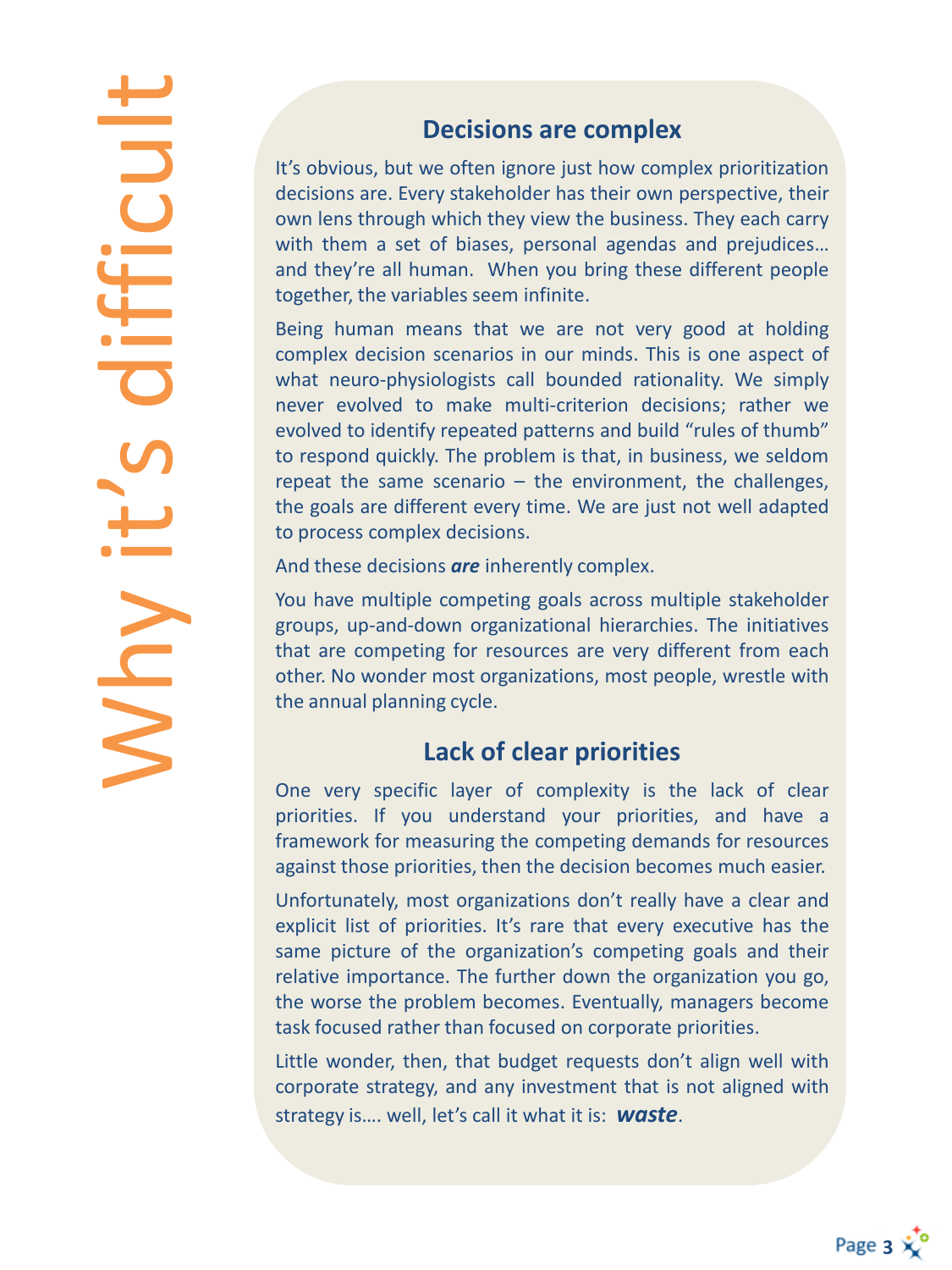Put yourself into the shoes of the CFO. Really, take a moment and imagine you're in the Hot Seat during planning season.

You have models coming out of your ears. You have budget requests from around the organization and it seems that everything is really, really important. And you've got to say *"No!"*.

But, to be honest, how can you do that? You don't really understand what the budget requests are for. Do they support corporate goals or is someone empire building? Are they must-have projects or nice-to-haves? Are they good value for money or not? If you're lucky, you have some narative… but that was written by someone trying to "sell" you their view of the world.

It's impossible. Which is probably why many CFOs seem to turn into trolls around budgeting season.

But, if you had a set of clear corporate priorities, and a picture of how those map down to departmental priorities, then you can start to make rational decisions. This is made even easier when the different projects are presented in order of "value for money" (let's say we measure value for money as "alignment with corporate priorities divided by cost").

Now you can start to make real decisions. transparent decisions, ones that are neither personal nor political. Ones that are based on maximizing benefit to the organization with minimum spend.

#### And that makes for a happy CFO.



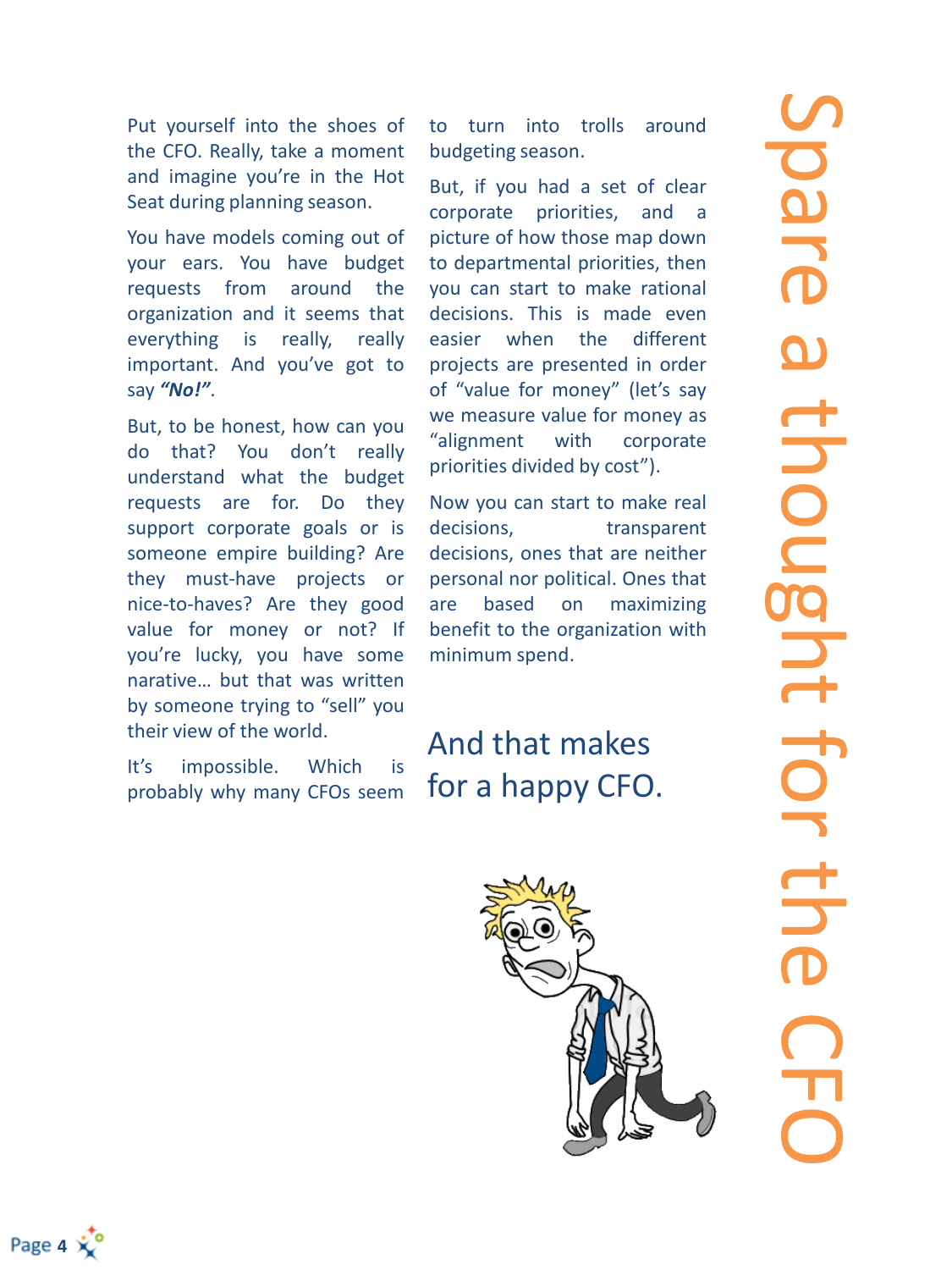

In the first chapter, we explored how, if you don't understand and communicate your priorities, you *will* waste resources.

But let's pretend for a moment that you *do* understand your priorities and their relative importance. Since we're in fantasy land, let's also pretend that every manager in your company knows what these priorities are and is able to measure their initiatives and budget requests against those priorities.

What would the world look like then?

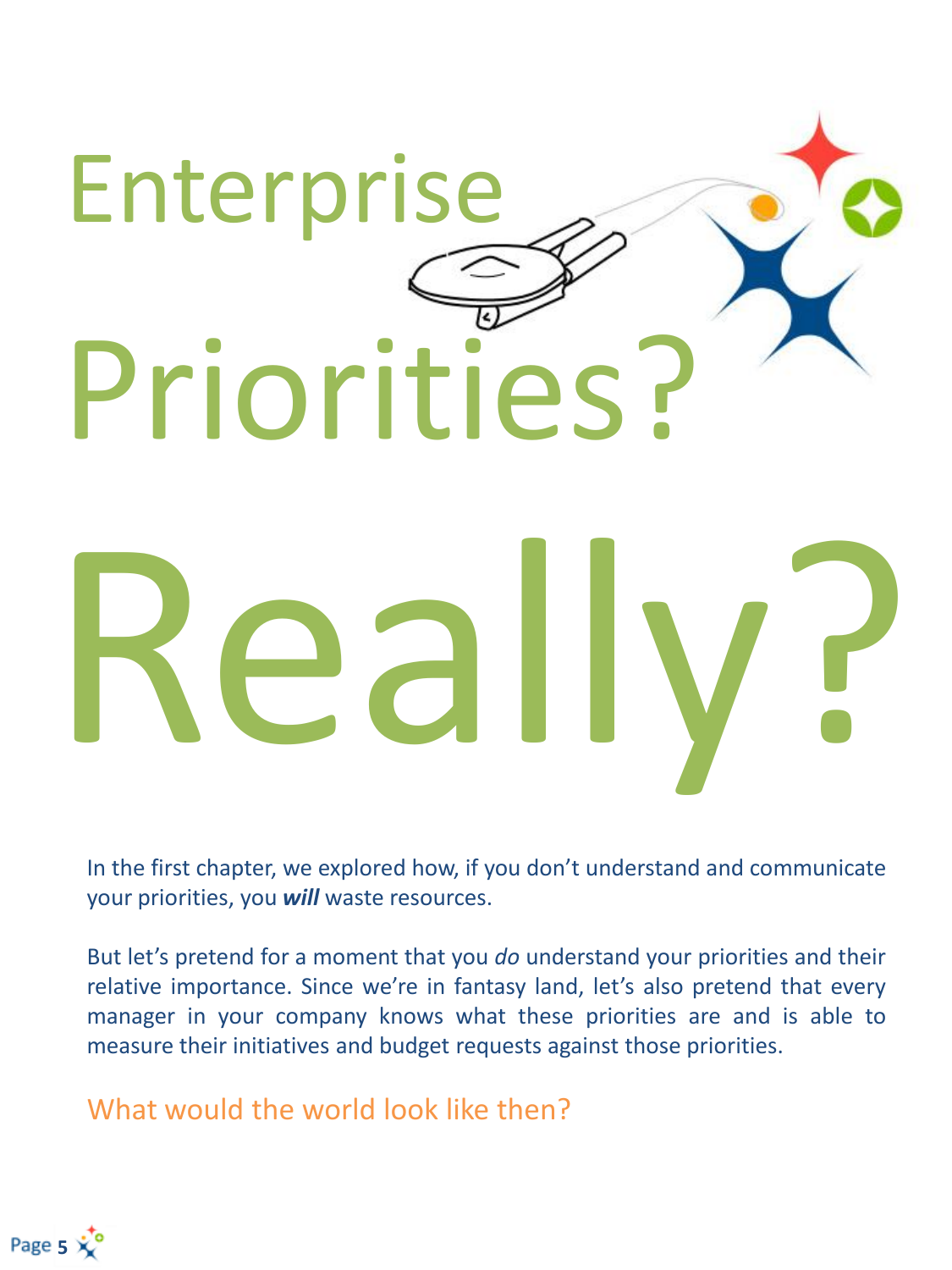# Clear enterprise priorities would lead us into a fantasy world where…

Resources get allocated based on the benefit they deliver, not based on politics or the ability of a particular executive to "sell" her ideas

> Managers at all levels are able to align their departmental budgets with corporate priorities, increasing the return on your investment

The budgeting process moves more quickly and with fewer rounds of negotiation required to get to a final plan

> The CFO has a rational, transparent basis on which to make budgeting decisions, reducing both political pressure and stress.

> > Cool!

HON How Better Priorities Help Bette Priorities<br>Heli

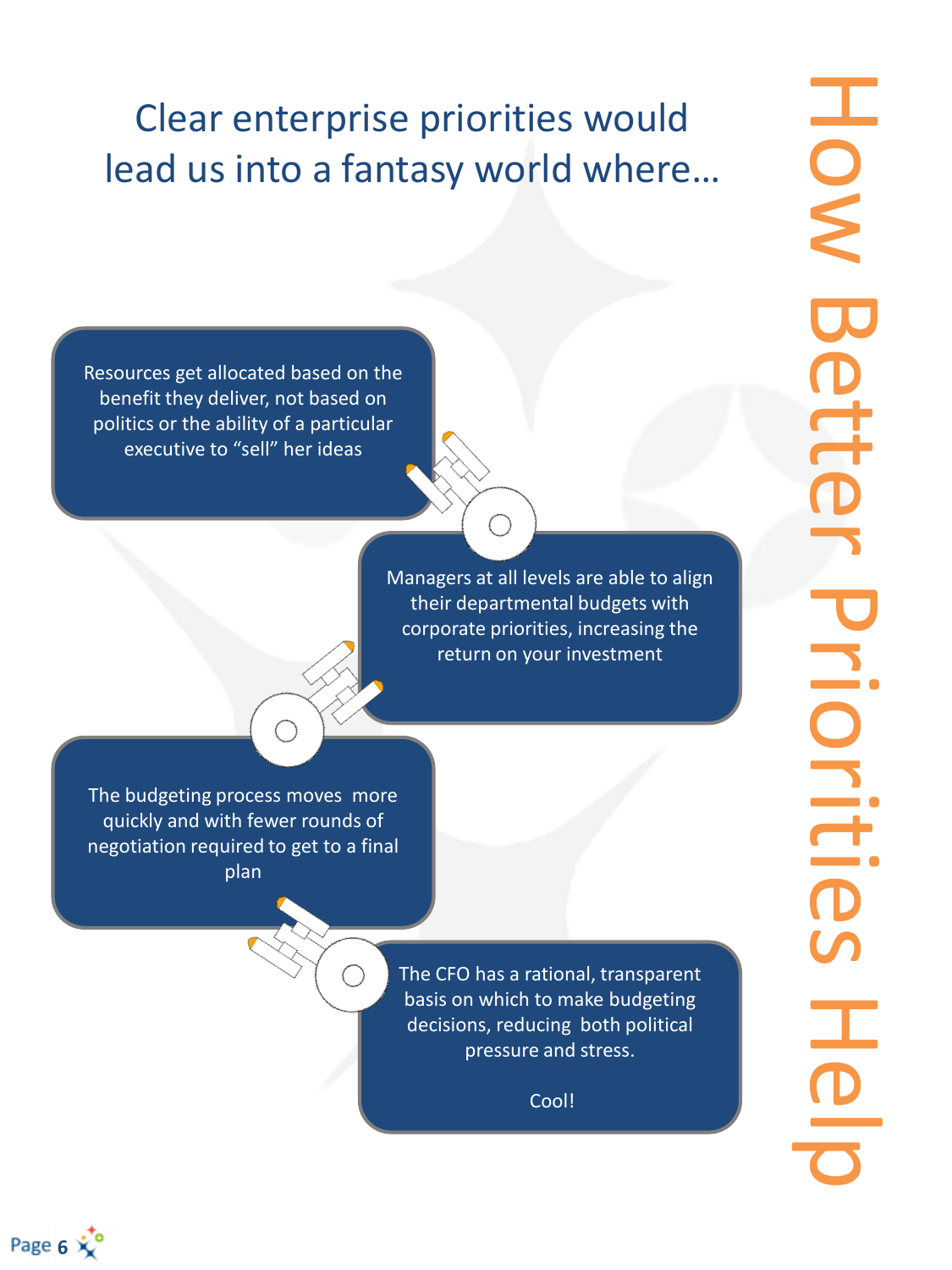allenges

But wait : it doesn't have to be fantasy . It's not that hard to build a clear picture of corporate priorities . It's not even something that would require a million dollar investment, which is refreshing . But it does take a little effort to overcome the challenges . So let's see what some of those challenges are .

#### **Lack of Common Language**

The first challenge is to provide a common language .

To understand this challenge, we have to remember that organizations don't make decisions . *People* make decisions and each person takes a different path through life. This means that they each understand the world differently .

Let's take a simple notion – customer service . To the CEO, customer success means that customer's CEOs tells him how much they value a strategic relationship with your company .

To the sales VP, it means that the buyers are happy and place lots of orders . It means that delivery happens on time and in budget and so we get repeat sales .

To the warehouse guy, customer satisfaction might be measured in product returns .

One simple notion, but little common understanding .

#### **Non -aligned goals**

Local optimization .

Business schools around the world have studied this to death, but it's a behavior that, itself, refuses to die . We've all seen it . Procurement focuses on price above all -else because that's what they're measured on... even if the products they buy cause pain and extra costs elsewhere in the organization. Or sales closes the deal at all costs as you near year-end – never mind that the product isn't ready and the delivery team have to burn the midnight oil, incurring heavy overtime costs, to make the customer successful .

When making decisions, everyone at the table has different goals . Most are business goals but some are personal . If these goals are not aligned, you're going to get some screwy decisions .

And the problem gets worse if the goals are not explicit, or are deliberately hidden . For example, is the person across the table really disagreeing for good business reasons, or is it because their team will shrink and their own position will be weakened?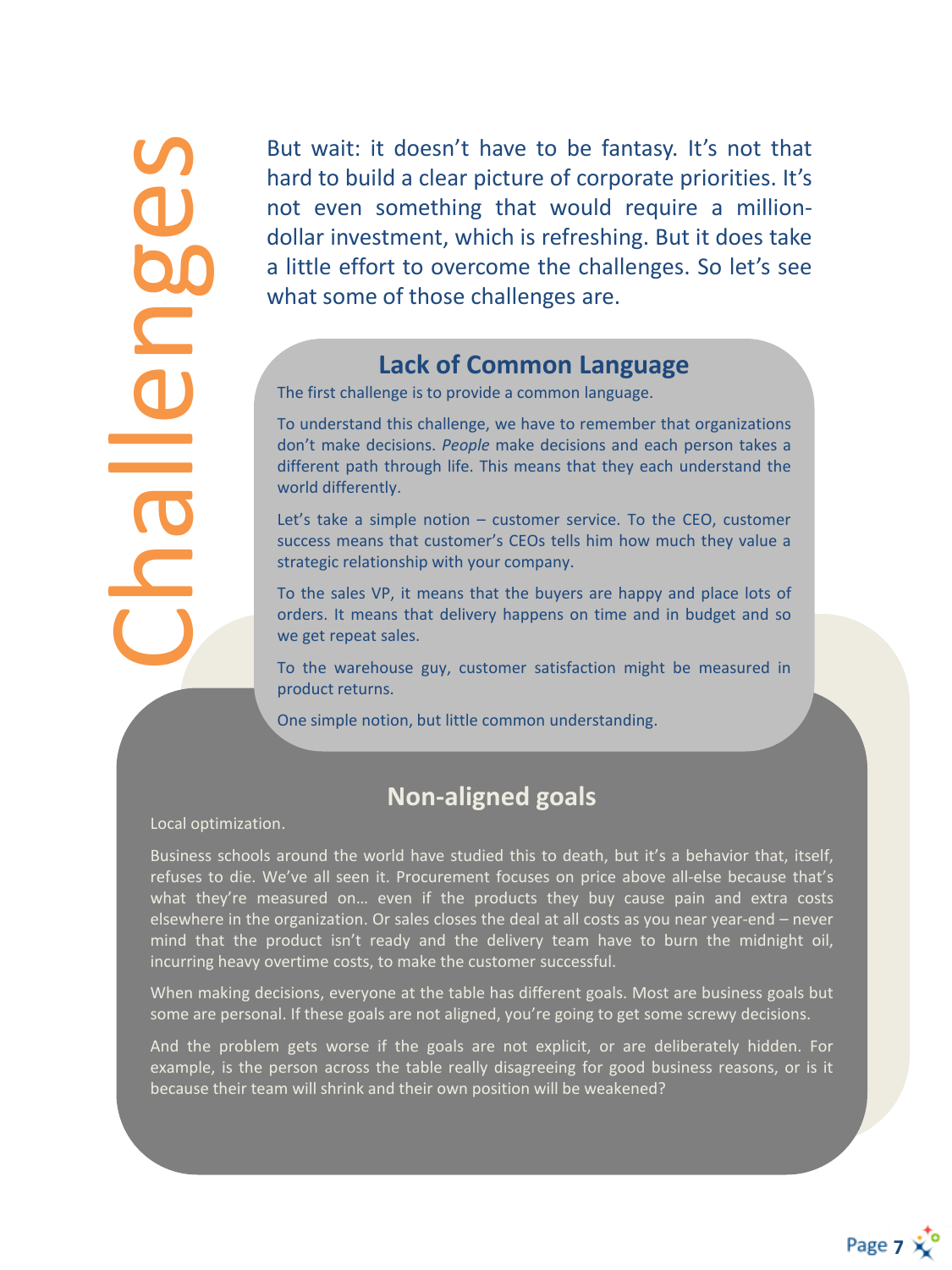Challenges

#### **Poor understanding of the benefits and of value for money**

The sales team and the operations team are requesting resources to support their initiatives. To make it trickier, each team promises to improve profits by \$1m per year. But you don't have budget for both – which do you approve?

Well, profit, net present value, return on investment are all good ways to measure the financial return to an organization, but they seldom tell the whole truth. Other factors such as customer satisfaction, environmental impact, the winning of market share may also be considerations.

Without a solid framework of priorities across the organization, it's impossible to assign a value to these different dimensions of business benefit. Without a balanced notion of business benefit, it's impossible to assess the value for money of each project. And without a clear understanding of value for money, it's impossible to maximize value from a given budget.

#### **Lack of organizational maturity**

Many organizations don't have a mindset that is oriented to rational decision making. They don't really understand their goals, so any performance measures are, at best, limited.

The coordination across teams is often weak with few formal processes to ensure alignment.

In the worst cases, the organization is a series of little kingdoms with each manager out for what he or she can get.

Without structure, metrics and some degree of cohesion, an organization is destined to under-perform. In the context of the budgeting cycle, we usually see long, politically heated discussions with little real data driving the decision… and a CFO at the end of her tether.

#### **The Politicians**

How do your executives and managers measure their own worth? In some organizations, it's by what they deliver, what they achieve in the interests of the company. In most cases, however, it's all about the resources they control and the influence they exert.

Executives will often resist initiatives that reduce their power-base, their team's size, the budget they control. None of these things is remotely connected to the performance of the business.

So, budgeting season is usually also the season of back-stabbing, long lunches, informal networking and…. well, politics.

We are all human. We all want to feel like we're valued, but when personal interests start to get in the way of running the business efficiently, it's a problem. Is there nothing we can do?



**we can do?**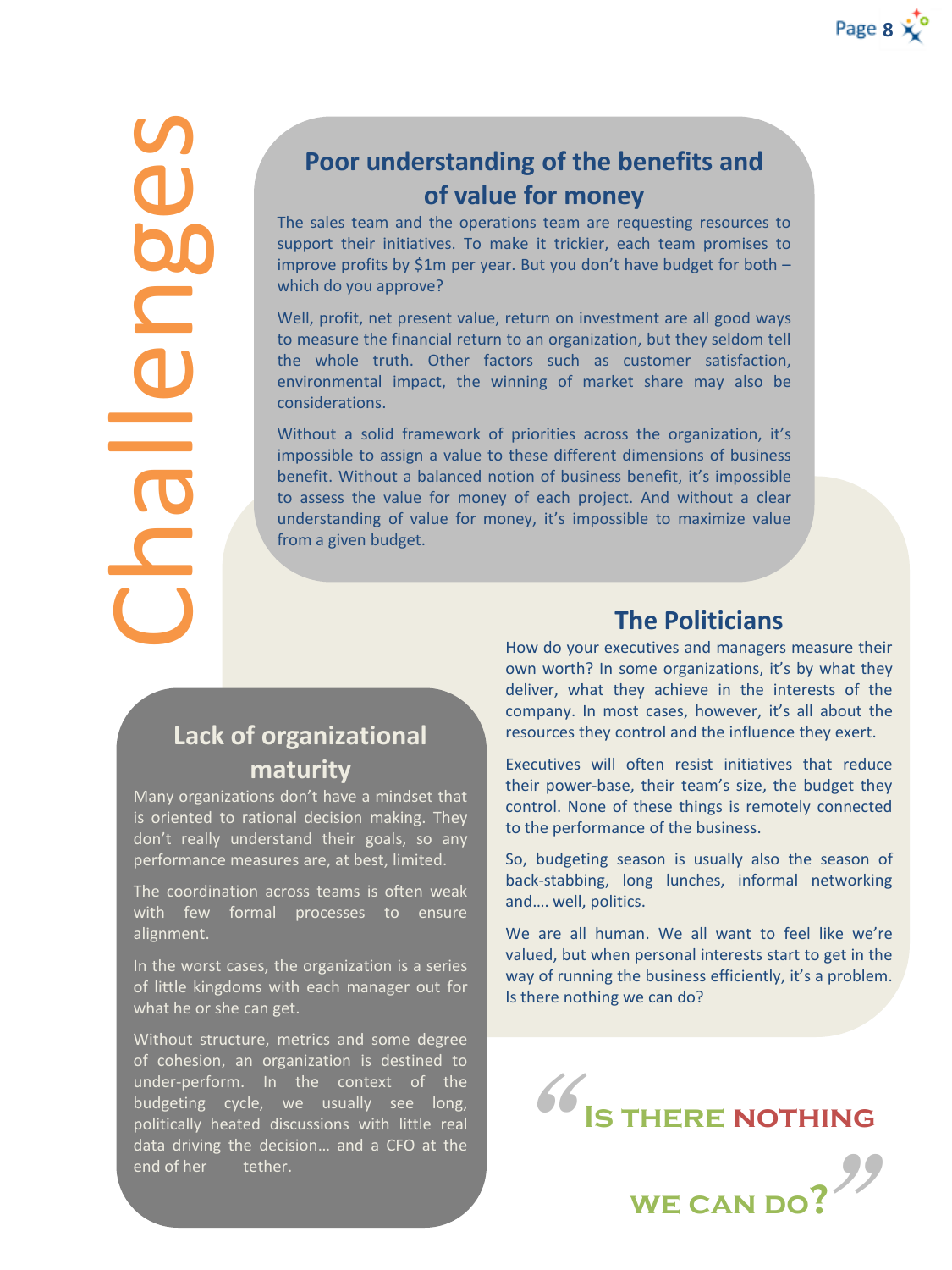# Is there nothing

# we can do?

# As it happens there is a *lot* we can do.

In previous chapters, we talked about what executives and managers can achieve if their priorities are clear and aligned, but there are some significant challenges to getting this alignment.

Some very simple principles and tools, applied consistently, can make a major difference. The barriers mentioned in the previous chapter can be dramatically reduced, leading to a more productive business environment and a more efficient organization with less politics.

Oh, and a much easier budgeting cycle with a clear set of goals and priorities at its heart. Let's see how…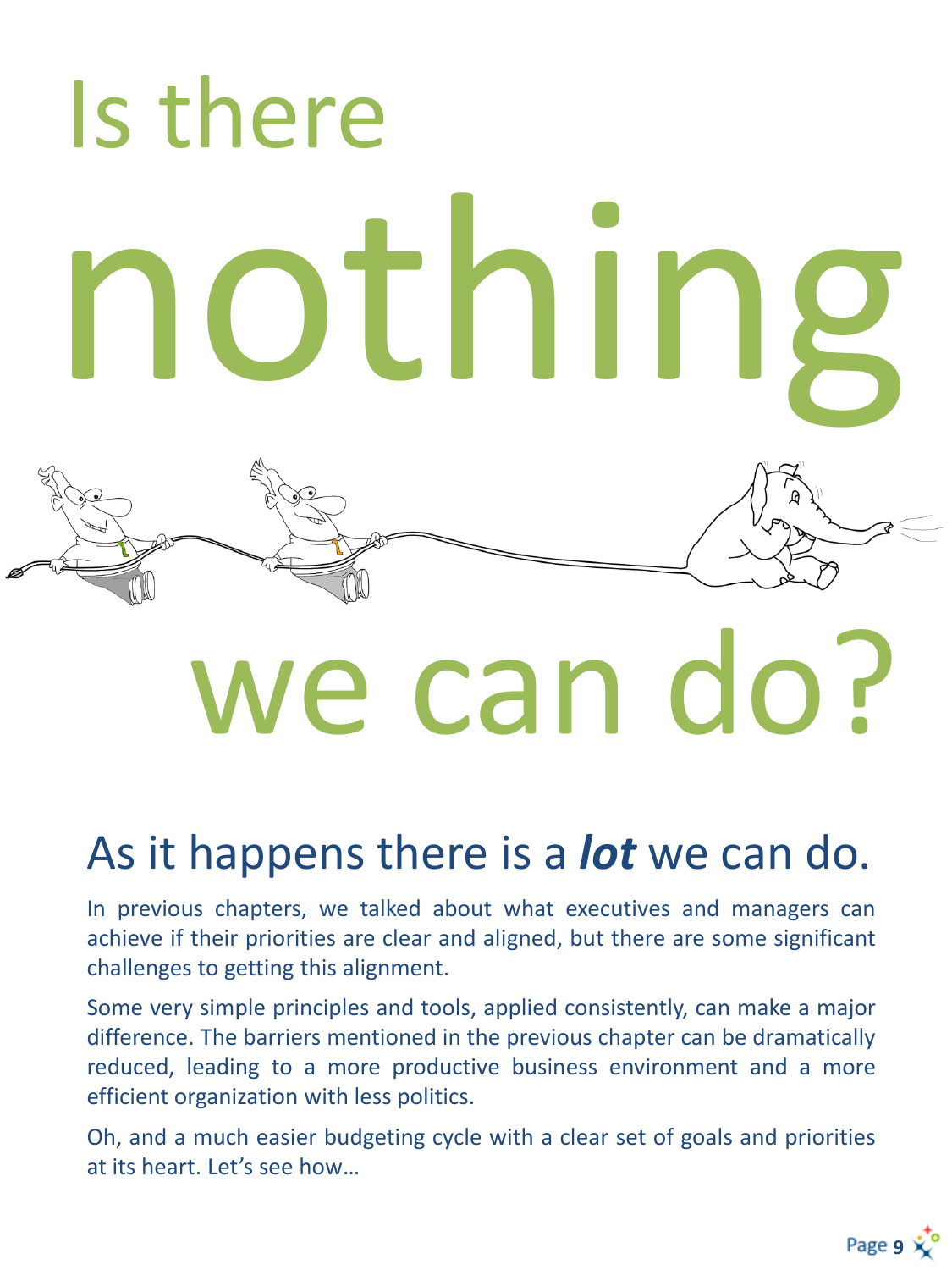We briefly mentioned the limitations of the human mind when it comes to making decisions. There were two main factors that limit our ability to make good decisions;

- individuals don't make good decisions in a complex environment and
- groups find it hard to collaborate 0. effectively and productively.

In this section we shall look at how a branch of decision science called Analytic Hierarchy Process (AHP – we'll come back to this later) addresses these two factors.



Simplify the complex **DIDOO** C C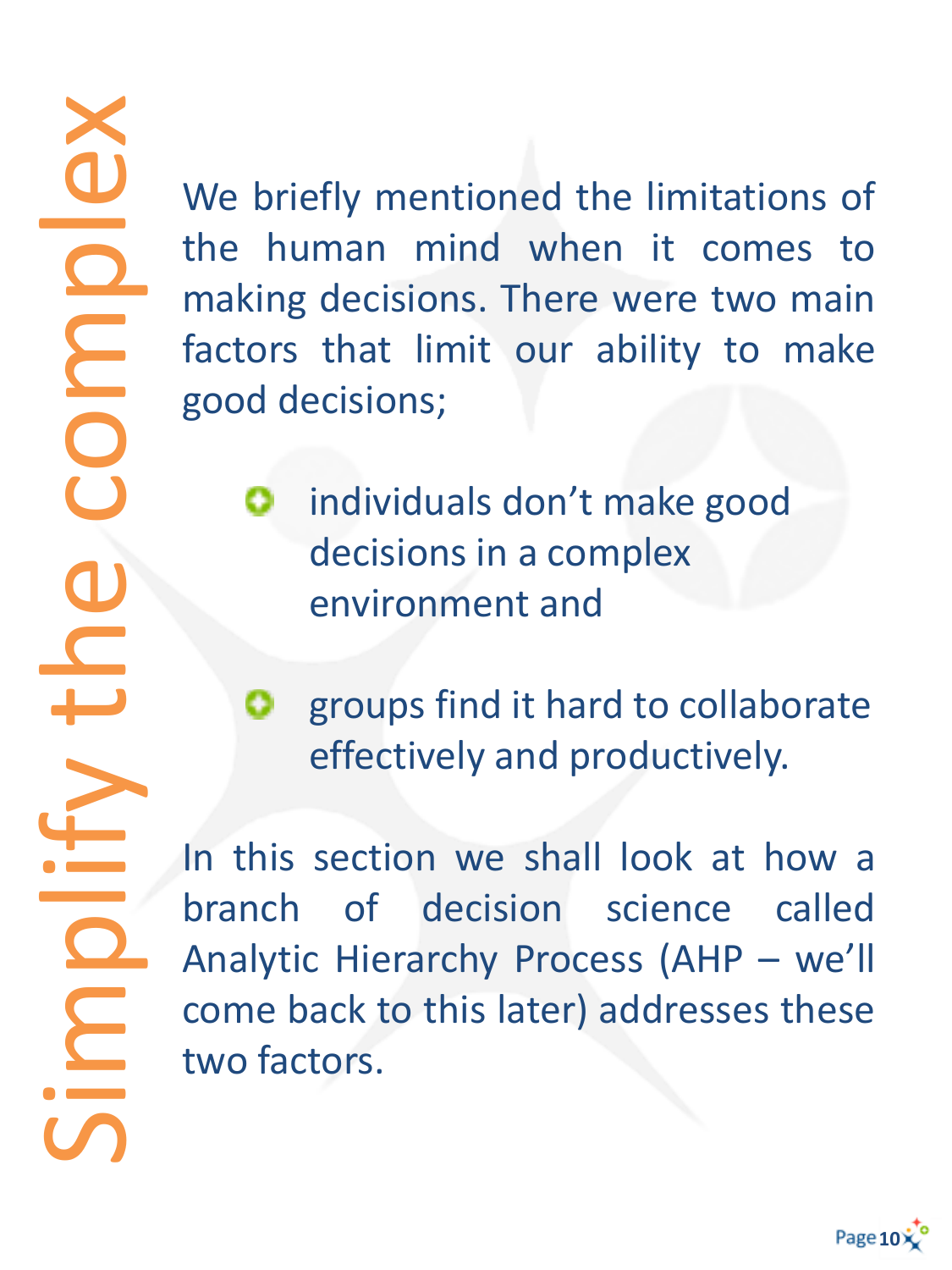**Criteria Alternatives judgements** If people aren't very good at making complex decisions, the solution appears to be obvious: break the problem down into chunks that we *can* handle. But how?

Well, it turns out that the answer is deceptively simple.

First, decide what's important to you, what your priorities are. Your list of priorities becomes a set of weighted criteria that you can then use to measure the different proposals and initiatives which we call alternatives.

This process of defining criteria and using them to score the alternatives is common sense. The only tricky part is working out the relative importance of your criteria… the rest is just arithmatic. This problem of determining the weights of your criteria has been extensively studied over the last 4 decades, and researchers have developed and refined a method of solving this problem. It's called Analytic Hierarchy Process (AHP). TransparentChoice uses AHP to help you identify your personal priorities by breaking a big, complex decision down into simple judgments. More on that later.

That's simple. Job done? Well, not quite.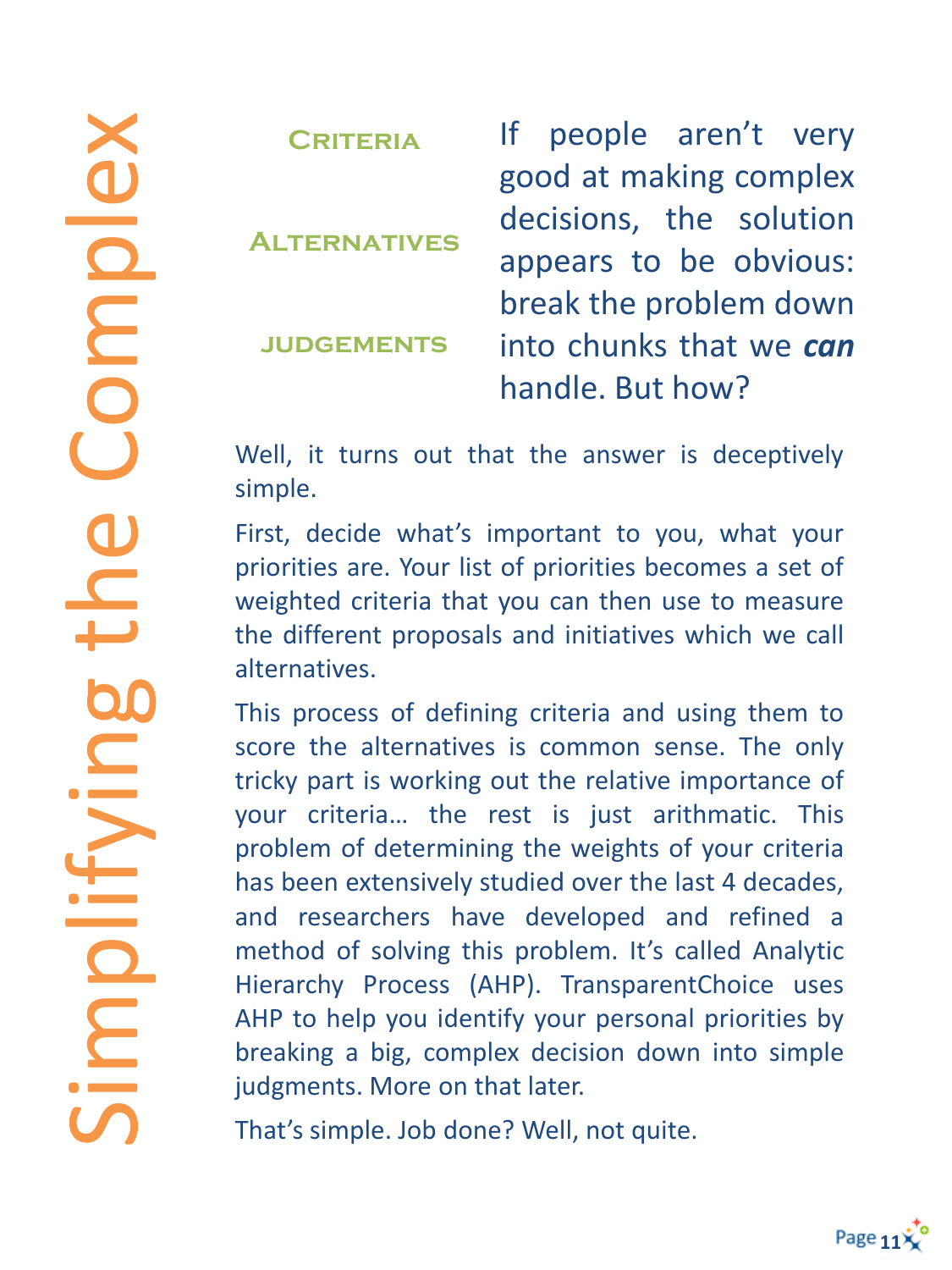Every large organization budgets, yet I've never met a manager or executive who enjoys the process. So why does nobody change it? Often people try, putting in place big, complex modeling tools but it's a complex process, it's an iterative process, it's a human process. Every time you nail it down, something changes, so people get frustrated, give up.

But it's relatively easy to make one change; one that's manageable and that will speed up the planning and budgeting process. One that will lead to a set of activities and initiatives across the organization that are aligned with corporate goals. And I bet you know what I'm going to say because, well, you've read this far!

It is relatively easy to put in place a mechanism to define corporate priorities and to have those priorities reflected across the organization. Priorities don't change very often, even though the ideas for how to achieve those priorities might change



every day. Your priorities, and the criteria they become, let your team organize and present their plans in a common language, structured in a way that lets you directly compare "budget request 1" with "budget request 2".

But someone still has to be the first to stop banging her head against the wall.

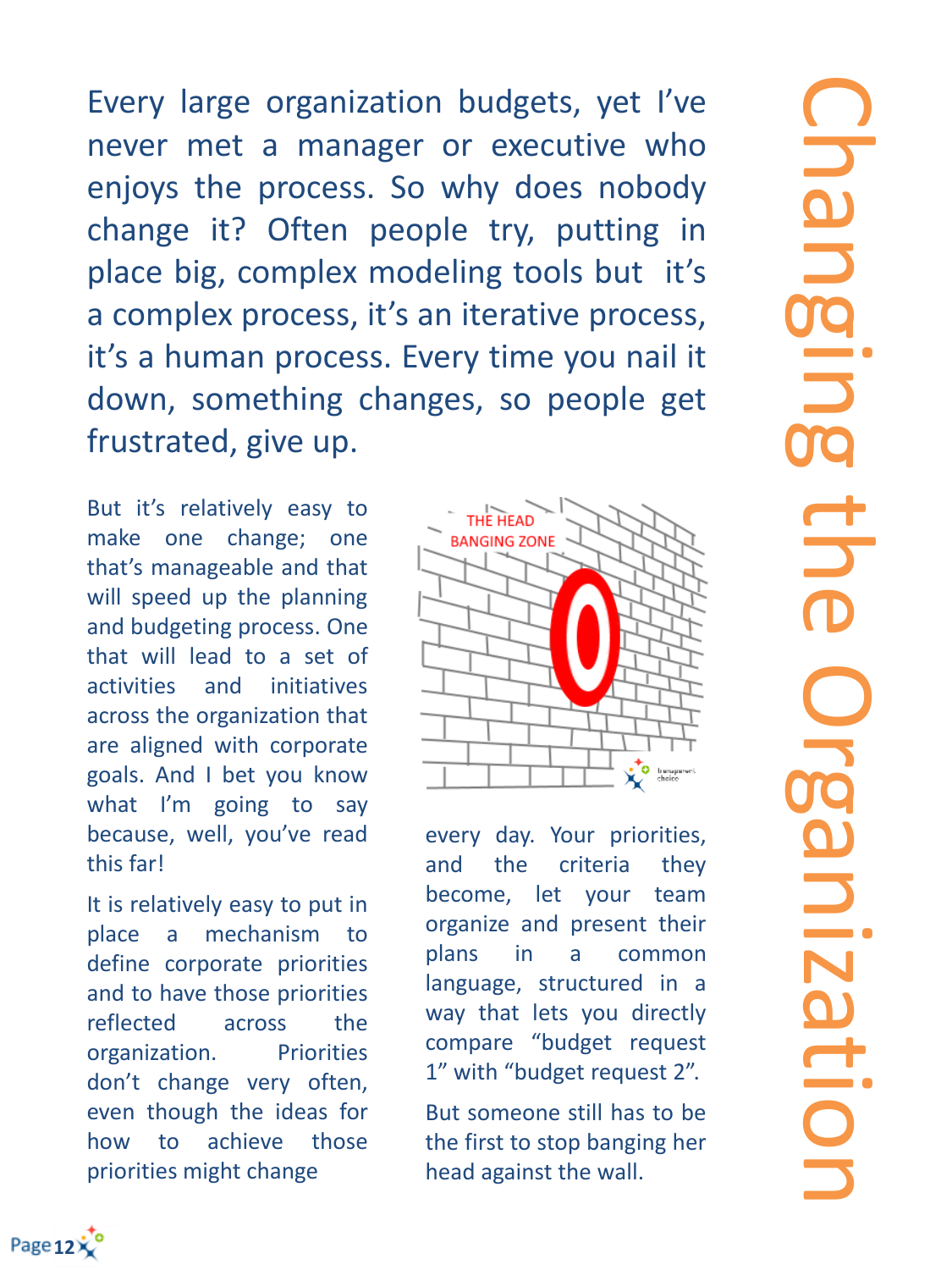There are two ways to get started; top down and bottom up. Let's start with the more obvious of the two; top down.

#### **Bottom Up**

Surprisingly, better budgeting and planning can start at the bottom, with a lone manager. We've seen cases where, for example, an IT manager found planning difficult because the organization didn't have a clear picture of its priorities. By driving the discussion around priorities for IT, the executives realized that they had, in fact, come up with a list of priorities for the whole organization…

Bottom-up changes may take longer, but they are a great way for an organization to "try on" a new approach to budgeting. The insights generated can help plan a larger rollout across the whole organization.

#### **Top Down**

Simply put, to make a change like this, the CEO and/or CFO need to get their heads together and say, "We're going to do something different this time!" By using the tools to define the enterprise level priorities and then rolling the system out to their executives and managers, they quickly get the benefit from the new approach to budgeting.

But there is, sometimes, resistance to top-down initiatives. People are used to the way things are done, they've spent years (or even decades) building relationships that are leveraged come planning season and they don't want to lose that advantage.

This is where it's important to share the benefit. Yes, senior executives will have a better time if budget proposals come packaged pre-mapped to corporate objectives, but what's in it for the individual manager? For the manager, the benefits include more chance of "getting it right first time", less time spent budgeting and fewer political run-ins.

Needless to say, some training and support of managers is key to success and, with support, top down implementations can be extremely successful.

Page 13>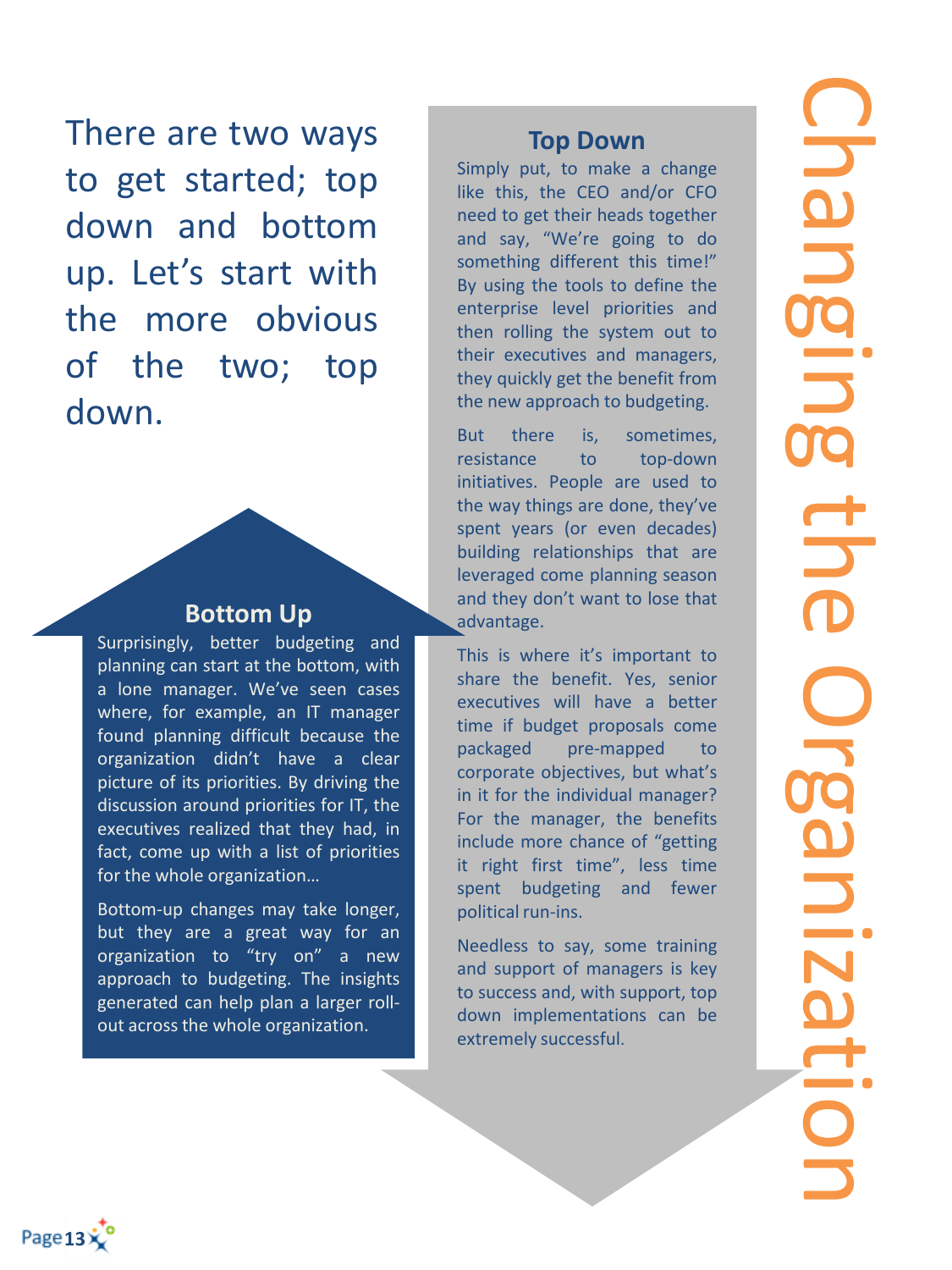### We can't duck this any longer. We know that building a good picture of priorities is like eating your veggies  $-$  it's just good for you. But what is the process or technology that will help us do it?

There are several ways to manage the prioritization process. We believe in the analytic hierarchy process – AHP – as the best solution for a number of reasons. And we're not alone. But AHP is not the only option. Whatever "technology" you use, you should be able to clearly define your alternatives, collect input from

experts, executives and other stakeholders, build consensus amongst the decision-making team and then publish and distribute the results quickly and easily. It should be transparent and comprehensible by the participants. The following table shows the difference between some of the more common tools.

|                           | <b>Spreadsheets</b>     | <b>AHP Software</b>      | <b>ERP Software</b>        |
|---------------------------|-------------------------|--------------------------|----------------------------|
| <b>Speed</b>              | Unstructured            | Fast and clear process   | Usually falls into the     |
|                           | environment slows the   | leads to quick decisions | "big, heavy and slow"      |
|                           | process down            |                          | category                   |
| <b>Cost</b>               | Seems free, but takes   | Typically a few          | <b>Typically expensive</b> |
|                           | time to set up and      | thousand \$              | both in software and       |
|                           | manage the model and    |                          | serivces                   |
|                           | needs experienced       |                          |                            |
|                           | facilitator             |                          |                            |
| <b>Consensus</b>          | Requires an             | Powerful collaboration   | Typically more about       |
| <b>Building</b>           | experienced facilitator | build into the process   | number crunching, not      |
|                           |                         |                          | humans                     |
| <b>Structured</b>         | $No$ – requires         | Well structured and      | Rigid process              |
| <b>Process</b>            | facilitator - open to   | proven process,          |                            |
|                           | manipulation / bias     | eliminates bias          |                            |
| <b>Ability to publish</b> | Typically opaque        | Clear results with       | Very limited               |
| and communicate           | results and reasoning   | explicit rationale,      |                            |
| <b>priorities</b>         |                         | accessible to all        |                            |
|                           |                         |                          |                            |
| <b>Transparent</b>        | Limited transparency    | Transparent process,     | <b>No</b>                  |
|                           | into model              | rationale and results    |                            |
| Comprehensible            | Limited, but the owner  | Easily understood (see   | Often a bit of a "black    |
|                           | of the spreadsheet can  | below)                   | box"                       |
|                           | hide details            |                          |                            |
|                           |                         |                          |                            |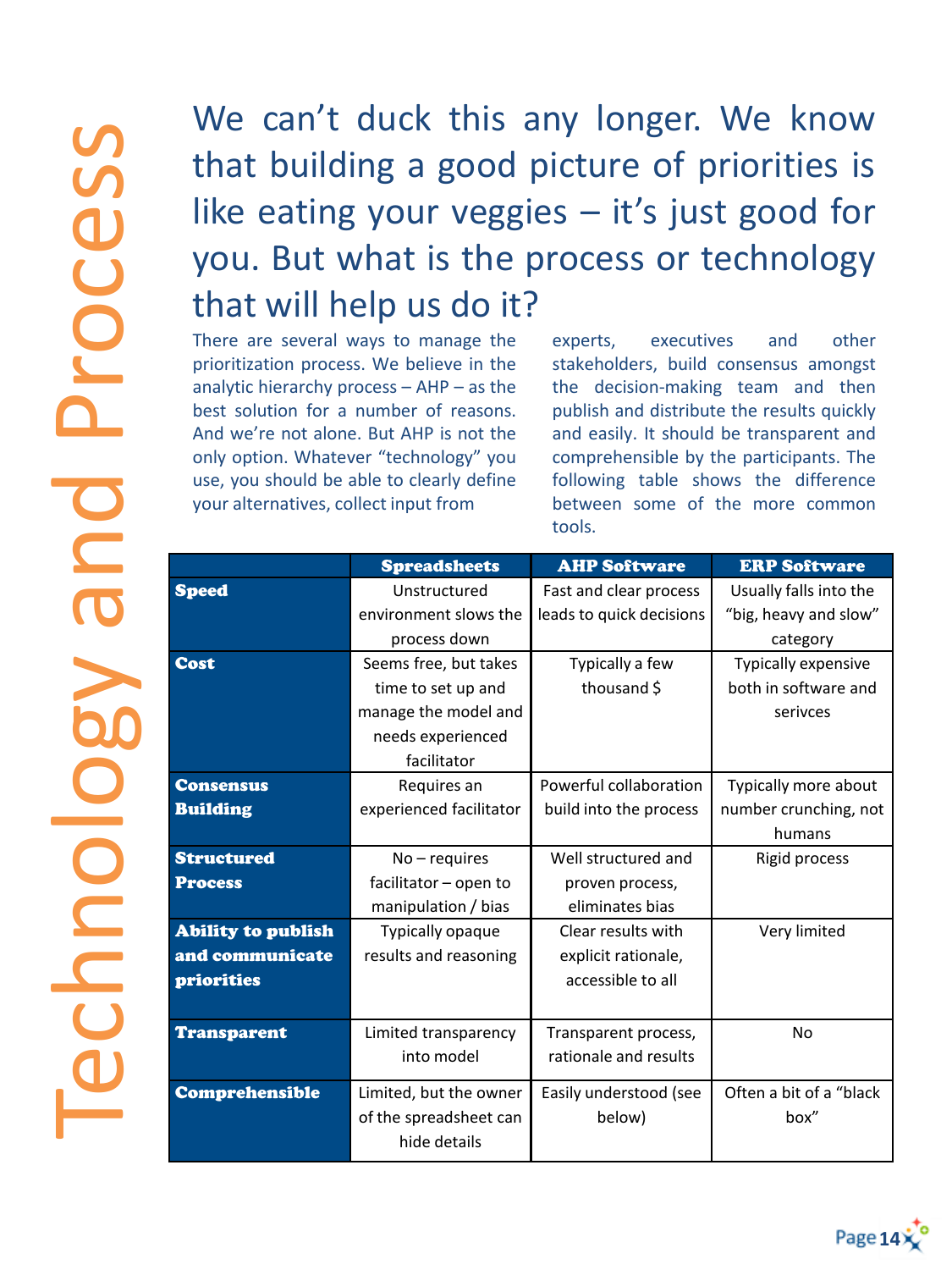# Hierarchy arcı<br>Prod ytic Process

Now you're beginning to see why we like AHP. When you combine its solid process with 40 years of academic research into its use in planning, it really would be a brave person who uses anything else. So despite the scary name, it's time to ask: *what is AHP?*

There are two main ways in which AHP helps. First, it breaks a big, complex decision down into a series of small, structured judgments. The judgments are about the different priorities (often called criteria) and about how the different budget requests stack up against those criteria.

This overcomes the limitations of the human brain to handle complex decisions, but it also dramatically reduces the effect of the biases that we all carry.

 $^{\rm{II}}$  $\frac{66}{1}$ **Don't worry, this won't hurt a bit**



Technology and Process

Chnology

and

Process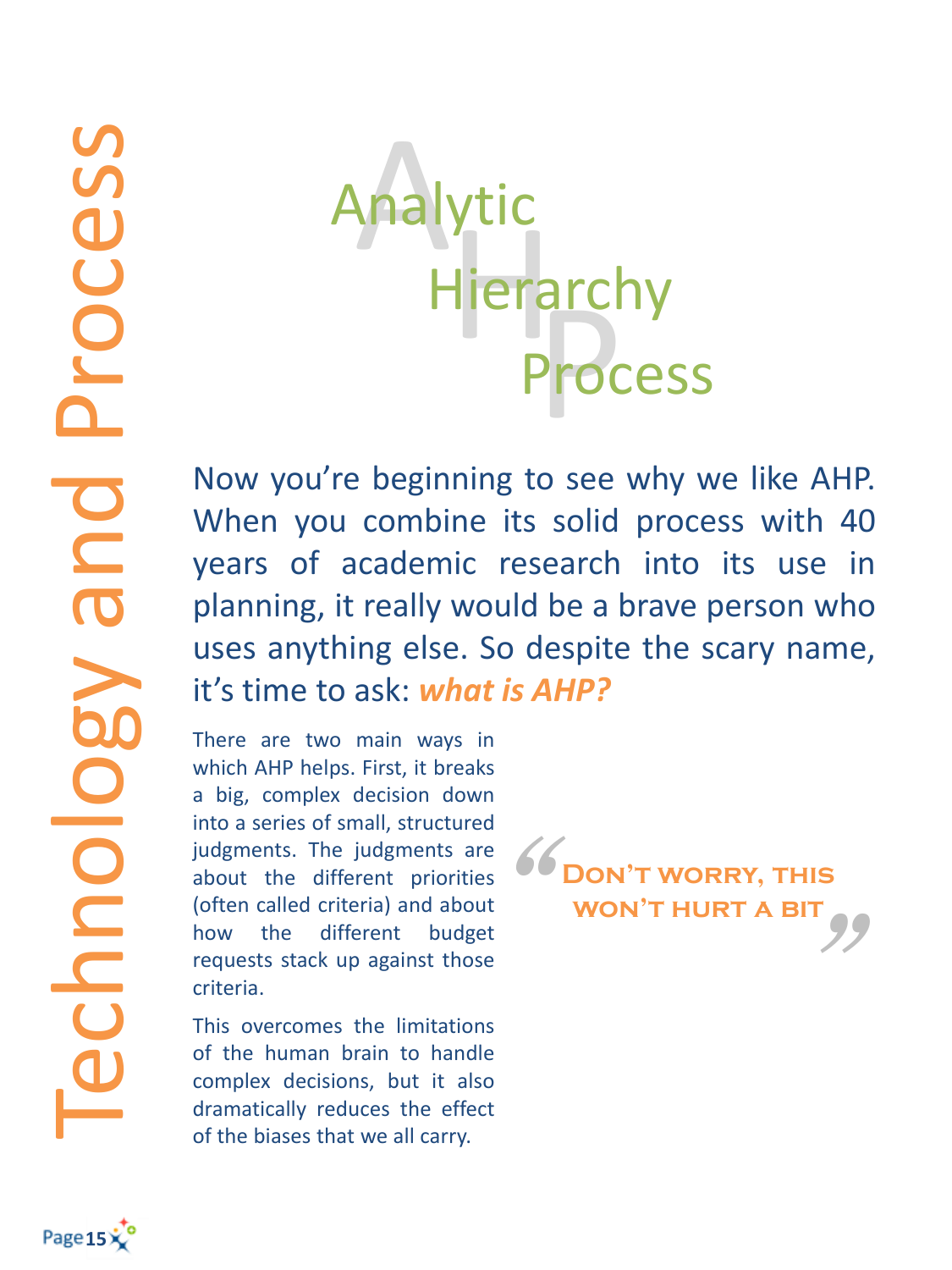

The second way in which AHP helps is through collaborative consensus building. By introducing structure and by breaking the decision down into its component parts, AHP lets decision makers focus on just one aspect of a decision at a time. This helps eliminate the "not on the same page" barrier we talked about earlier as the team explores these "molecular" judgments.

The software also speeds the decision process by highlighting areas of consensus and areas of disagreement. You don't need to talk about the consensus items and can invest your time where it counts; where there is real disagreement or misunderstanding.

AHP makes it much more difficult for politics to feature in decisions. Small, clear judgments can be reviewed as a group and any "jockeying for position" becomes readily apparent. Moreover, group biases such as "bullying" are reduced through the process of structured input and review.

The output of the AHP process is a score for each budget proposal or initiative. The scores map to the benefit of each proposal as measured against the priorities of the organization. This means that you can easily compare different proposals and can measure "value for money" in a much more sophisticated way than simple RoI or NPV allows.

In short, AHP addresses all of the barriers to better priority setting and does it quickly and cost-effectively.

To learn more about AH[P,](http://hubs.ly/y0dF_T0) [click](http://hubs.ly/y0dF_T0) [here](http://hubs.ly/y0dF_T0).